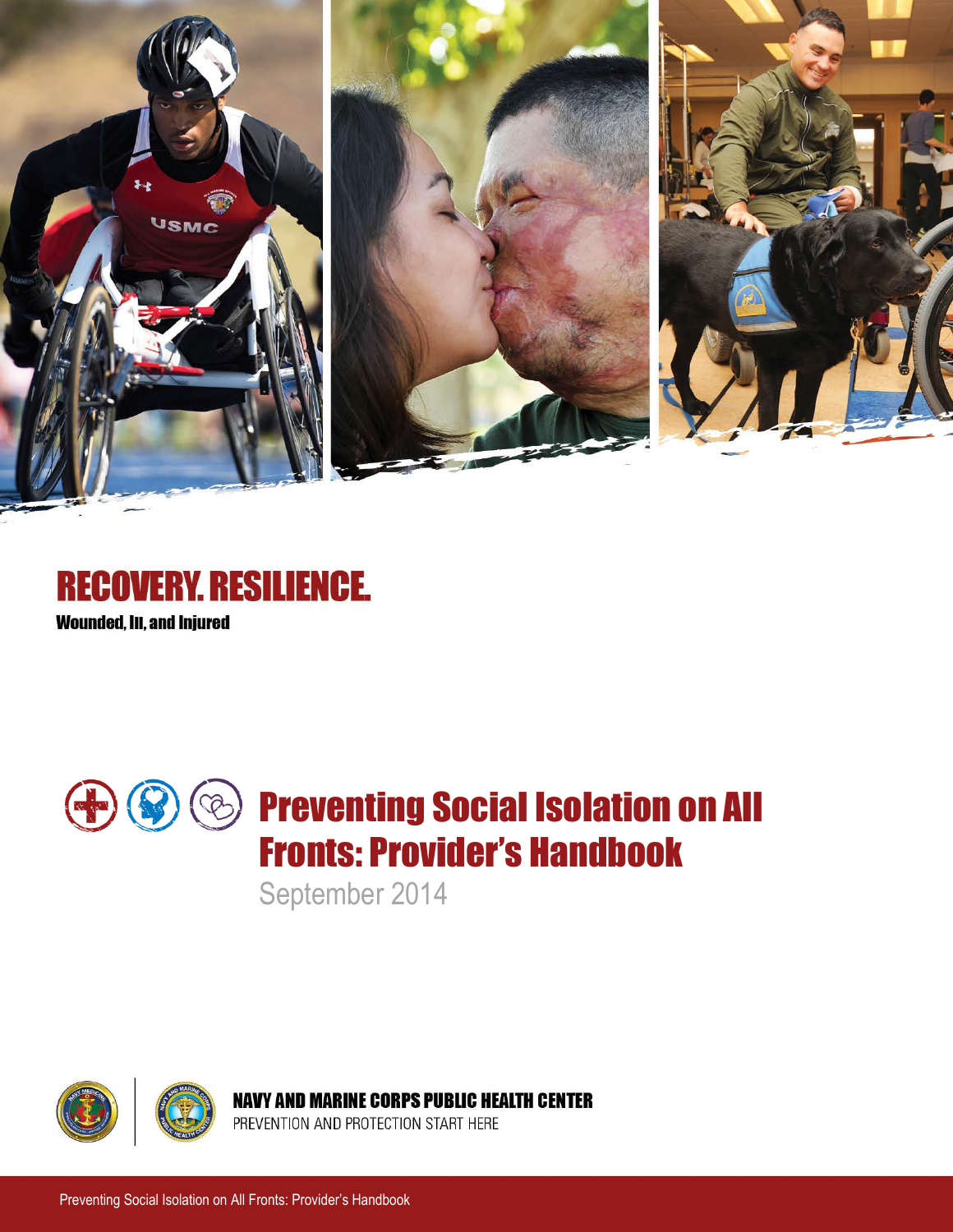# **Contents**

| Introduction: Preventing social isolation and promoting social engagement 1 |
|-----------------------------------------------------------------------------|
|                                                                             |
|                                                                             |
|                                                                             |
|                                                                             |
|                                                                             |
|                                                                             |
|                                                                             |
|                                                                             |
|                                                                             |
|                                                                             |
|                                                                             |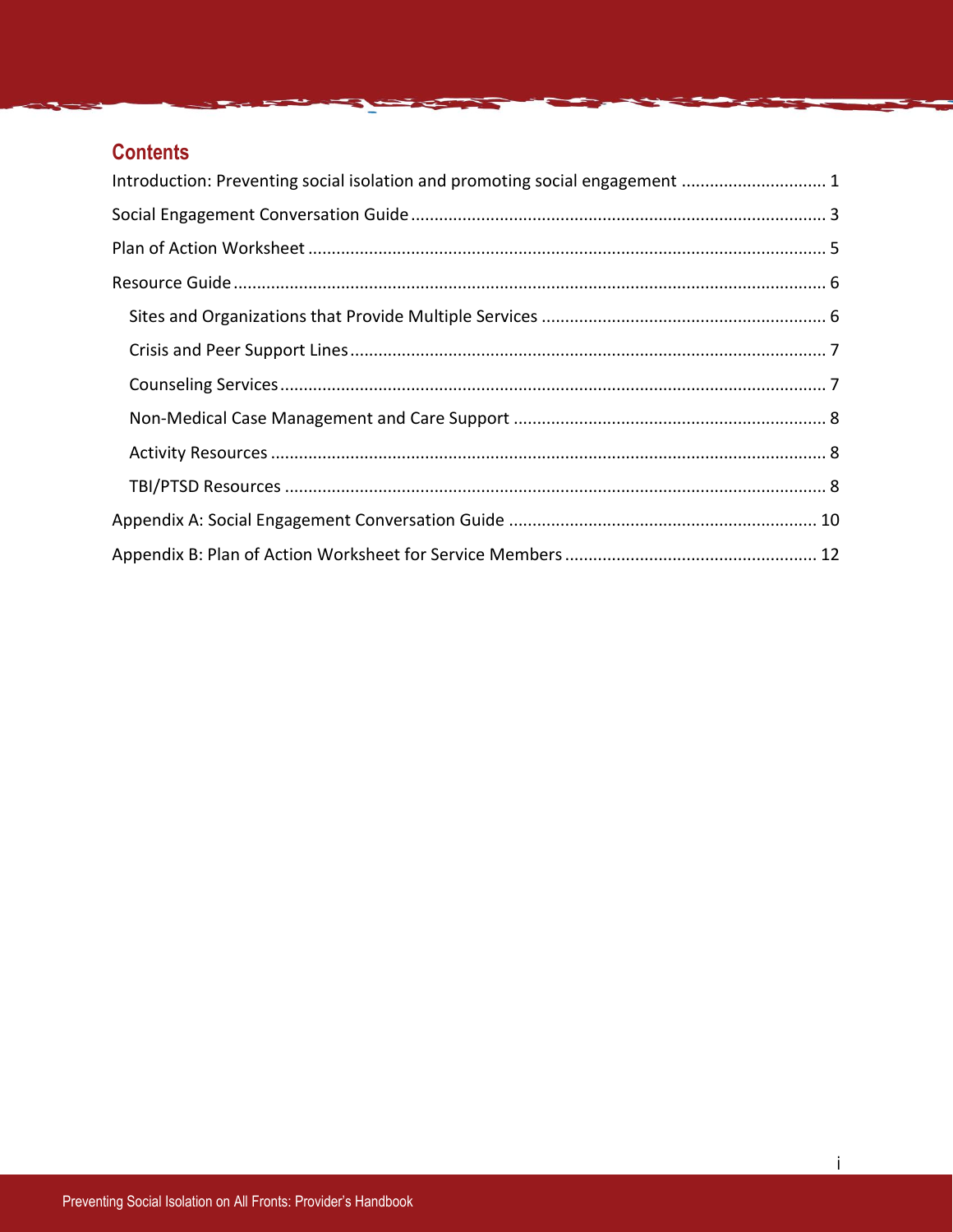#### <span id="page-2-0"></span>**Introduction: Preventing social isolation and promoting social engagement**

A serious wound, illness, or injury can create major changes in an individual's life, which can have a ripple effect on the social system in which that individual operates. Factors such as doctors' appointments, hospitalizations, treatments, and recovery time combined with physical limitations, pain, and psychological and emotional changes all have a direct impact on an individual's relationships and social engagement. These changes in a service member's social environment and support network can positively or negatively affect their treatment, recovery, and quality of life.

The goal is to provide information, education, and resources for early intervention to help prevent social isolation in wounded, ill, or injured Sailors and Marines to help them mitigate the negative impact of this potential trend. This handbook is one of three Social Isolation Prevention Handbooks, each is written for targeted audience from a service member's care team:

1. Wounded, ill, or injured service members,

#### **Inside the Providers Handbook**

- **Social Engagement Conversation Guide.** This is a list of questions asking service members about their level of social engagement before and after their wound, illness or injury.
- **Plan of Action Worksheet.** This is a one page worksheet designed to help service members organize their goals and track progress.
- **Resource Guide**. The Resource Guide includes links and descriptions of support services available to service members and their families.

- 2. Caregivers, and
- 3. Providers.

Preventing social isolation and building or maintaining a strong support network is a team effort and each of these groups has an important role to play to support the overall health and wellness of the service member. The resources in these handbooks; the Social Engagement Conversation Guide, the Plan of Action Worksheet, the Strategies for Social Engagement (in the Caregiver and Service Member Handbooks), and the Resource Guide; are designed to start a dialogue about social isolation, as this can be an overlooked and neglected area of treatment. These resources can be introduced and used by any member of the care team, but will be most effective if they are used by the service member, caregiver, and provider together, addressing the value of social engagement from all involved. This handbook can help Sailors and Marines engage as active members of their health care team through guided conversation, decisionmaking, and developing a plan.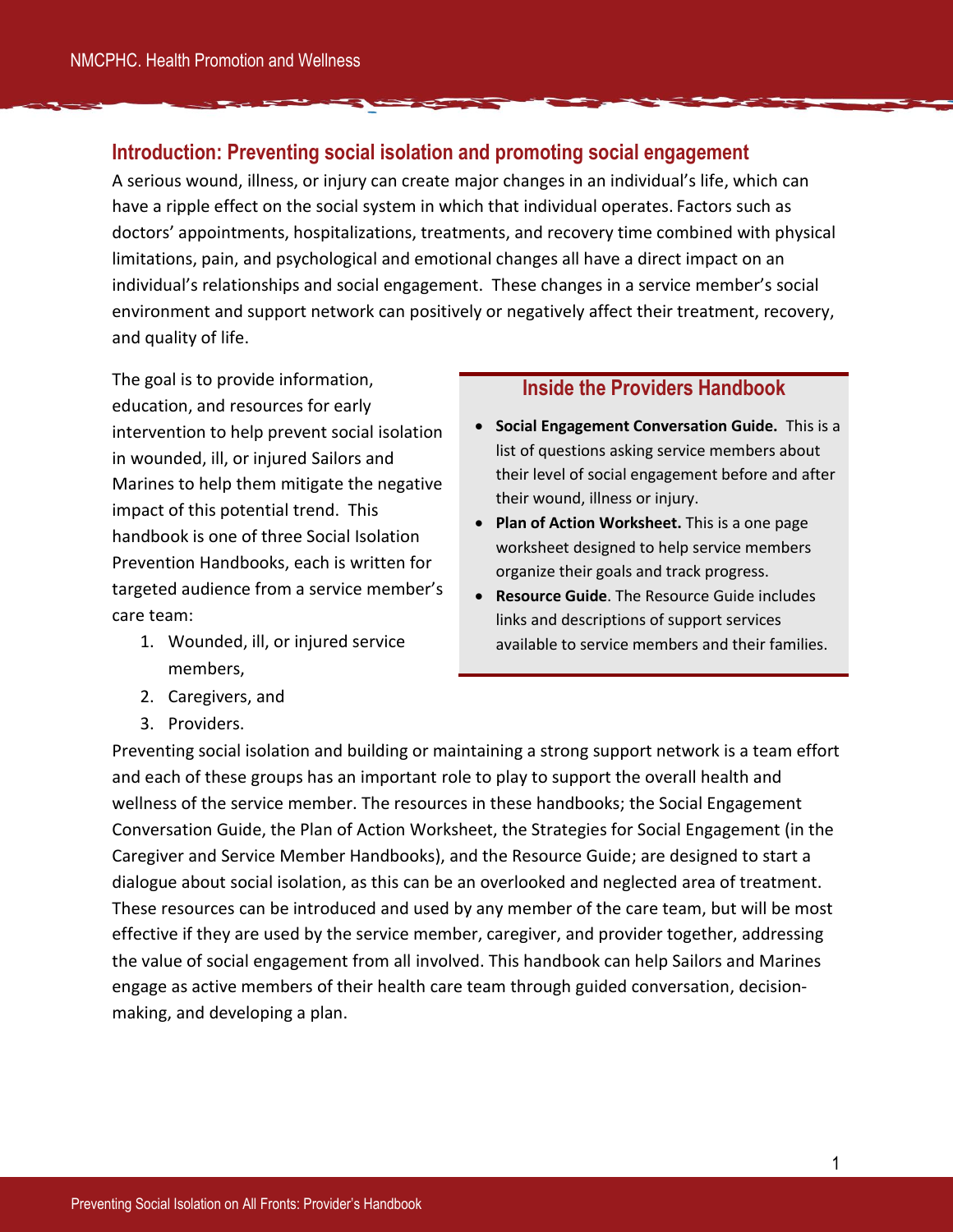*All three handbooks are available for download on the Navy and Marine Corps Public Health Center website:* 

**Providers:** *[http://www.med.navy.mil/sites/nmcphc/Documents/health-promotion](http://www.med.navy.mil/sites/nmcphc/Documents/health-promotion-wellness/wounded-ill-and-injured/Rel-and-Int/WII_RelAndInt_SocialIsolation_Providers.pdf)[wellness/wounded-ill-and-injured/Rel-and-Int/WII\\_RelAndInt\\_SocialIsolation\\_Providers.pdf](http://www.med.navy.mil/sites/nmcphc/Documents/health-promotion-wellness/wounded-ill-and-injured/Rel-and-Int/WII_RelAndInt_SocialIsolation_Providers.pdf)*

**Caregivers:** *[http://www.med.navy.mil/sites/nmcphc/Documents/health-promotion](http://www.med.navy.mil/sites/nmcphc/Documents/health-promotion-wellness/wounded-ill-and-injured/Rel-and-Int/WII_RelAndInt_SocialIsolation_Caregivers.pdf)[wellness/wounded-ill-and-injured/Rel-and-Int/WII\\_RelAndInt\\_SocialIsolation\\_Caregivers.pdf](http://www.med.navy.mil/sites/nmcphc/Documents/health-promotion-wellness/wounded-ill-and-injured/Rel-and-Int/WII_RelAndInt_SocialIsolation_Caregivers.pdf)*

**Service members:** *[http://www.med.navy.mil/sites/nmcphc/Documents/health-promotion](http://www.med.navy.mil/sites/nmcphc/Documents/health-promotion-wellness/wounded-ill-and-injured/Rel-and-Int/WII_RelAndInt_SocialIsolation_ServiceMembers.pdf)[wellness/wounded-ill-and-injured/Rel-and-](http://www.med.navy.mil/sites/nmcphc/Documents/health-promotion-wellness/wounded-ill-and-injured/Rel-and-Int/WII_RelAndInt_SocialIsolation_ServiceMembers.pdf)[Int/WII\\_RelAndInt\\_SocialIsolation\\_ServiceMembers.pdf](http://www.med.navy.mil/sites/nmcphc/Documents/health-promotion-wellness/wounded-ill-and-injured/Rel-and-Int/WII_RelAndInt_SocialIsolation_ServiceMembers.pdf)*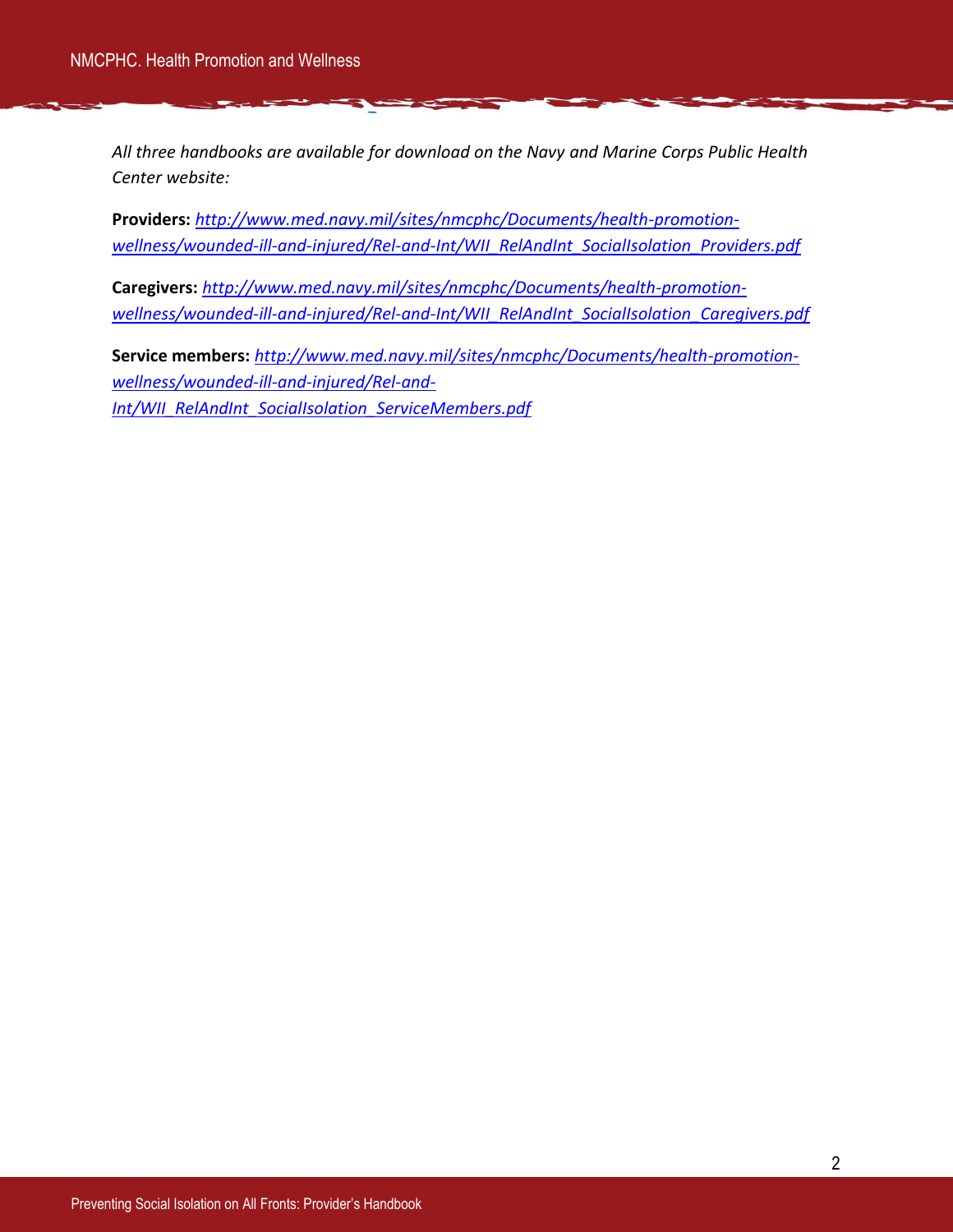# <span id="page-4-0"></span>**Social Engagement Conversation Guide**

#### **Purpose**

The Social Engagement Conversation Guide is designed start a discussion on how the onset of a wound, illness, or injury may affect socialization. It asks the service member how often they engaged in a number of social activities; more than before, the same amount, or less than before their wound, illness, or injury. Reviewing the answers or discussing the questions can help the service member, caregiver, and provider identify goals to improve and maintain socialization and prevent social isolation. **The Social Engagement Conversation Guide is available in [Appendix A.](#page-11-0)** 

#### **Instructions**

Service members can complete this on their own time, with a caregiver, or you can complete it with them. Or they can complete it on their own and then review it with you or bring it to their next appointment with the healthcare team. The Conversation Guide is most effective when the service member and their provider and/or caregiver can discuss the questions and answers.

#### **Follow-up Discussion**

This Conversation Guide can be completed by a service member on their own, but is designed to be a jumping off point for a discussion with a caregiver and/or provider about social isolation and setting goals to get involved in social activities. This is not an assessment or evaluation of a service member's social engagement but a way to talk about the service member's life before and after their wound, illness, or injury. If they have reduced social interaction for most or all of the activities listed, that might indicate there are some overarching changes that they might consider to prevent social isolation. However, if there are only a few areas where a service member indicates he or she has limited engagement, this might be an opportunity to talk about why that has changed or to set specific goals related to that activity.

Talking through the Guide, you can look at the service member's answers and discuss changes and the reasons that these shifts may be occurring. Caregivers can also take the time to review resources for the service member and make suggestions on how to help the service member participate in enjoyable activities and increase social interaction. During the discussion you can refer to:

- The **[Plan of Action Worksheet](#page-13-0)** to help service members organize their goals and develop strategies for implementation.
- **•** The **[SMART approach to goal setting](#page-6-1)** which encourages service members to set goals that are Specific, Measureable, Attainable, Relevant, and Time-bound (SMART).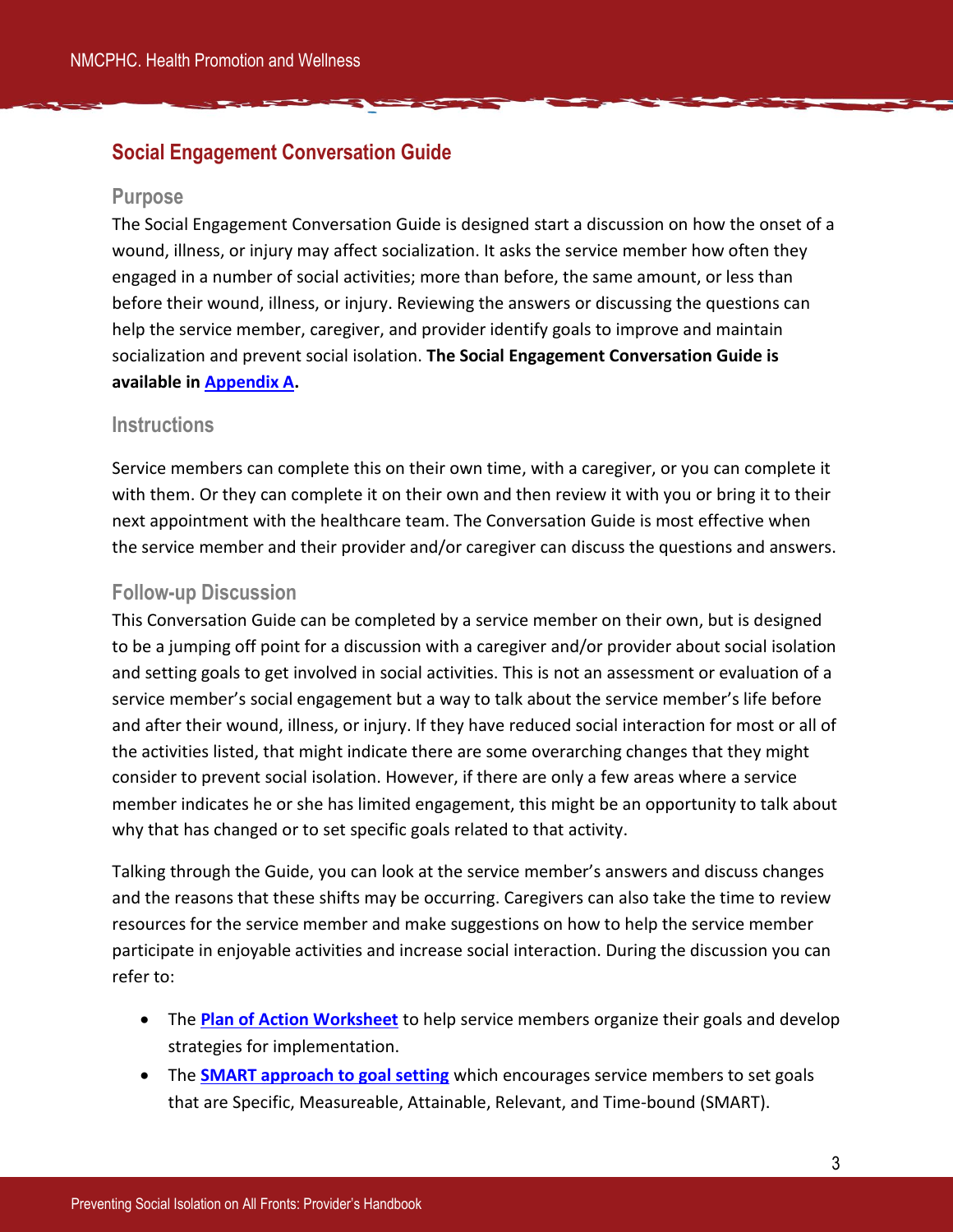The **[Resource Guide](#page-7-0)** which can be used to identify specific and appropriate resources that the service member can access.

It is important to encourage the service member to incorporate new activities into their life as it can enhance the recovery process and their overall health and wellness. The service member may not have the same capabilities as before but reassure him or her that there are often options to adapt an activity to their ability and/or find other activities to enjoy.

*For additional information, provide the service member with the "Maintaining Social Interaction" brochure. [http://www.med.navy.mil/sites/nmcphc/Documents/health-promotion](http://www.med.navy.mil/sites/nmcphc/Documents/health-promotion-wellness/wounded-ill-and-injured/Rel-and-Int/WII_RelAndInt_MaintainingSocial.pdf)[wellness/wounded-ill-and-injured/Rel-and-Int/WII\\_RelAndInt\\_MaintainingSocial.pdf](http://www.med.navy.mil/sites/nmcphc/Documents/health-promotion-wellness/wounded-ill-and-injured/Rel-and-Int/WII_RelAndInt_MaintainingSocial.pdf)*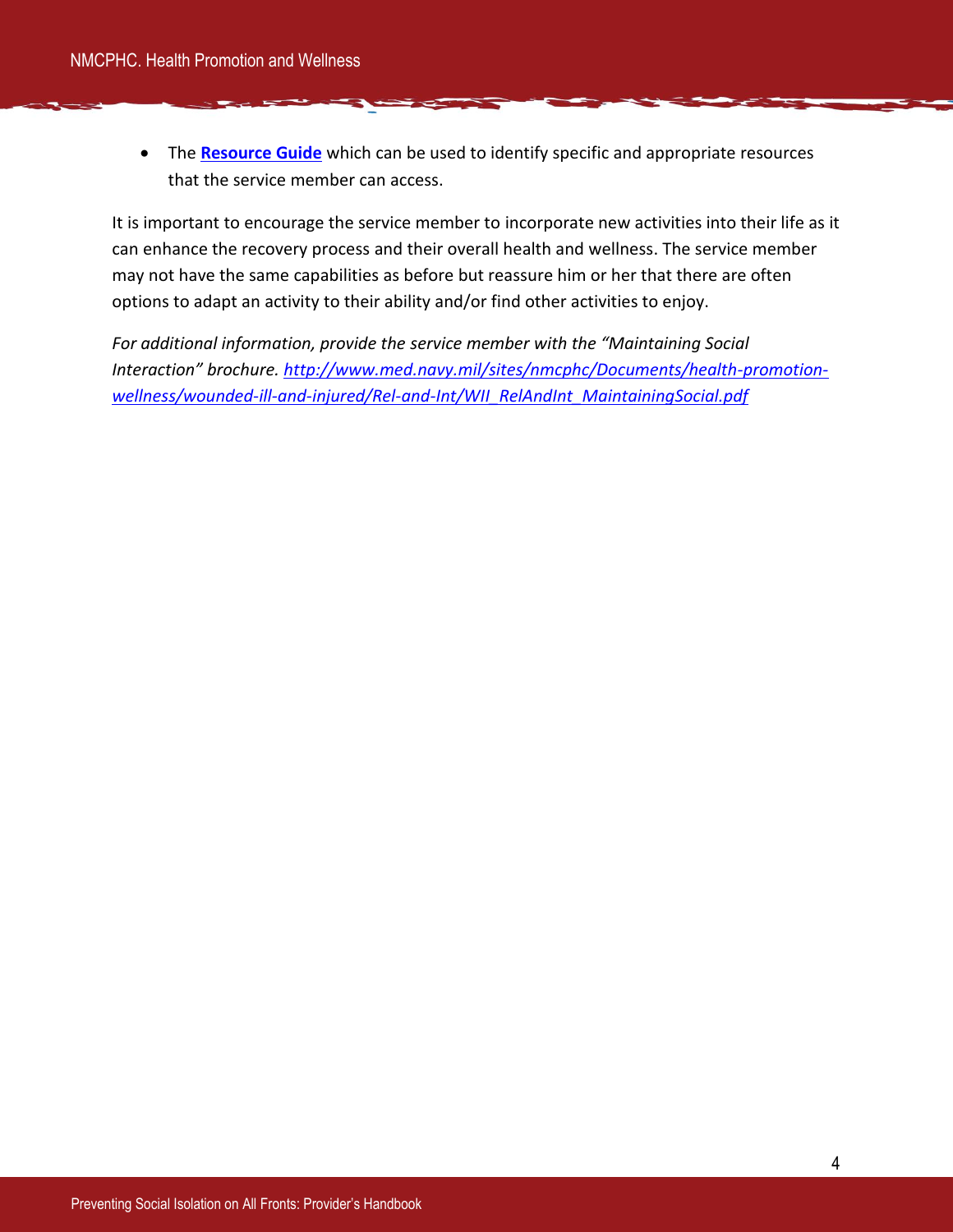# <span id="page-6-0"></span>**Plan of Action Worksheet**

#### **Purpose**

The purpose of the Plan of Action Worksheet is to create an organized, documented plan with the service member including action items and implementation strategies. This will help organize the service member and give them a place to start to take steps to address potential social isolation issues. **The Plan of Action Worksheet is located in [Appendix B.](#page-13-0)** 

#### **Instructions**

- 1. After the service member completes the Conversation Guide, introduce the Plan of Action Worksheet.
- 2. Use the Worksheet to identify specific goals related to any gaps in social engagement.
- 3. Review the SMART technique with the service member to ensure effective goal setting.
- 4. Encourage the service member to bring the sheet back to the next visit if possible to assist with follow-up. Use the Progress column to help the service member track challenges and success during follow-up appoints.

#### <span id="page-6-1"></span>**Follow-up Discussion**

After working with the service member to set SMART goals, discuss the obstacles and challenges to reaching those goals. Obstacles may be related to transportation, adaptive equipment, or emotional issues such as anxiety or loneliness. The more specific the service member is when describing their concerns, the better you will be able to help them create specific next steps and direct them to the appropriate resources.

Supplement your resources with the Resource Guide to develop strategies and next steps. The Guide includes services

#### **Setting SMART Goals**

The SMART approach to goal setting suggests that each goal be:

- Specific
- Measurable
- Attainable
- Relevant
- Time-bound

that will help Sailors and Marines connect with peers, find social activities, and garner support from people going through similar challenges.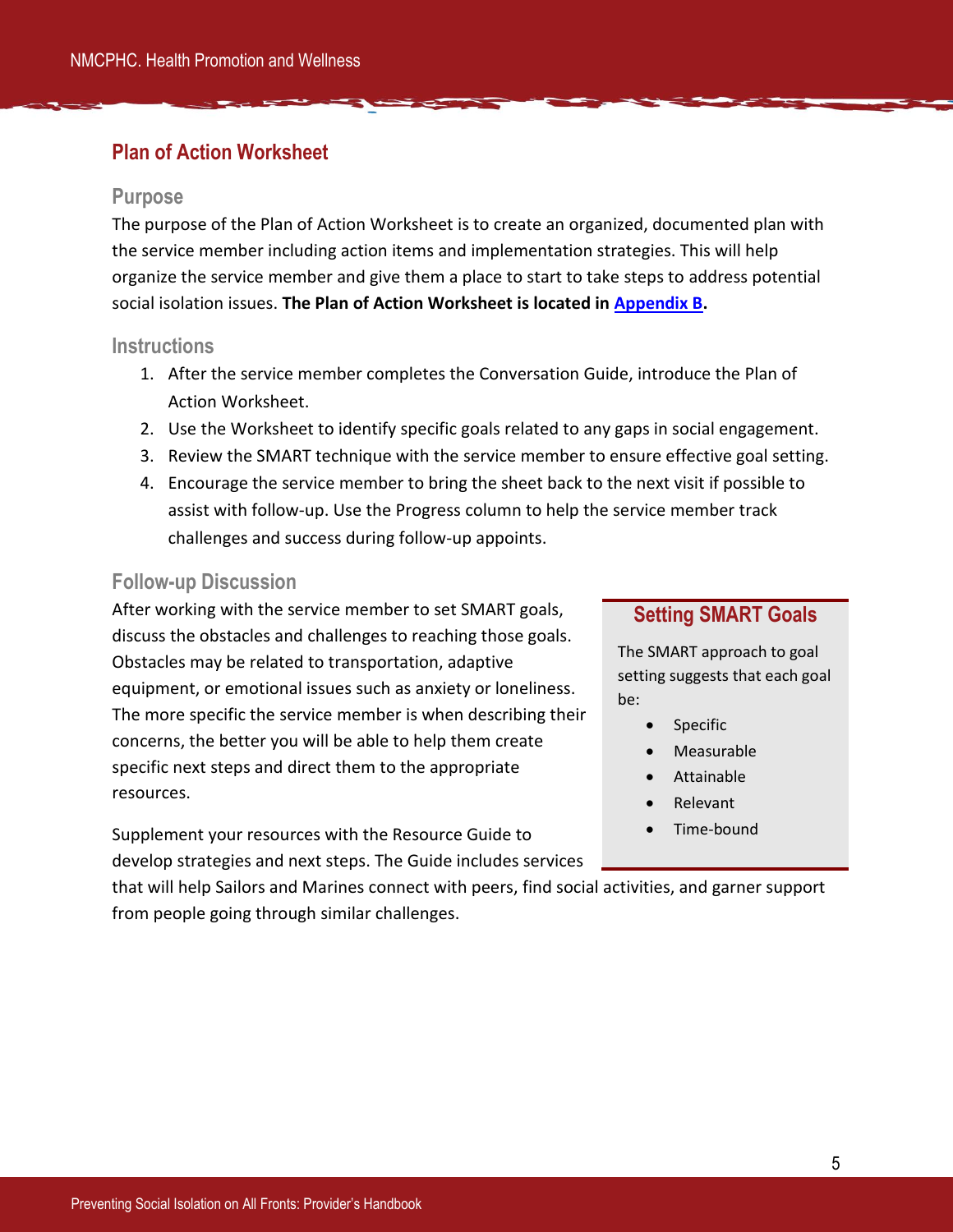### <span id="page-7-0"></span>**Resource Guide**

<span id="page-7-1"></span>**Sites and Organizations that Provide Multiple Services**

- **The Navy and Marine Corps Public Health Center, Wounded, Ill, and Injured (WII)**  <http://www.med.navy.mil/sites/nmcphc/wounded-ill-and-injured/Pages/wii.aspx> works to enhance the readiness, resilience and recovery of WII Sailors and Marines by offering tailored informational tools and materials for healthy living.
	- o **Traumatic Brain Injury Resources**  <http://www.med.navy.mil/sites/nmcphc/health-promotion/Pages/Wii-tbi.aspx>
	- o **Post-Traumatic Stress Disorder Resources**  <http://www.med.navy.mil/sites/nmcphc/health-promotion/Pages/Wii-ptsd.aspx>
	- o **Relationships and Intimacy Resources**  [http://www.med.navy.mil/sites/nmcphc/health-promotion/Pages/Wii](http://www.med.navy.mil/sites/nmcphc/health-promotion/Pages/Wii-relationships-intimacy.aspx)[relationships-intimacy.aspx](http://www.med.navy.mil/sites/nmcphc/health-promotion/Pages/Wii-relationships-intimacy.aspx)
	- o **Caregiver Support Resources** [http://www.med.navy.mil/sites/nmcphc/health](http://www.med.navy.mil/sites/nmcphc/health-promotion/Pages/Wii-caregiver-support.aspx)[promotion/Pages/Wii-caregiver-support.aspx](http://www.med.navy.mil/sites/nmcphc/health-promotion/Pages/Wii-caregiver-support.aspx)
- **The National Resource Directory** [www.ebenefits.va.gov/ebenefits/nrd](http://www.ebenefits.va.gov/ebenefits/nrd) connects service members, Veterans, their families, and their caregivers with local resources for the support you need.
- **Military OneSource** [www.militaryonesource.mil](http://www.militaryonesource.mil/) is a confidential Department of Defense-funded program providing comprehensive information on every aspect of military life at no cost to Active Duty, National Guard and Reserve Component members, and their families. The services include information on family or individual therapy, deployment, reunion, relationship, grief, spouse employment and education, parenting, childhood development, and financial management. Military OneSource also offers 24/7 confidential non-medical counseling services online, via telephone, or face to face. Visit the website or call **800-342-9647**.
- **After Deployment** [http://afterdeployment.dcoe.mil](http://afterdeployment.dcoe.mil/) provides self-care solutions targeting post-traumatic stress, depression, and other common challenges faced after a deployment and with daily living.
- **Wounded Warrior Project** [www.WoundedWarriorProject.org](http://www.woundedwarriorproject.org/) is a website that can provide resources and information for you whether you wounded, injured, or ill. They have different sections to meet individual needs; including mind, body, economic empowerment, and engagement (ensuring service members stay connected).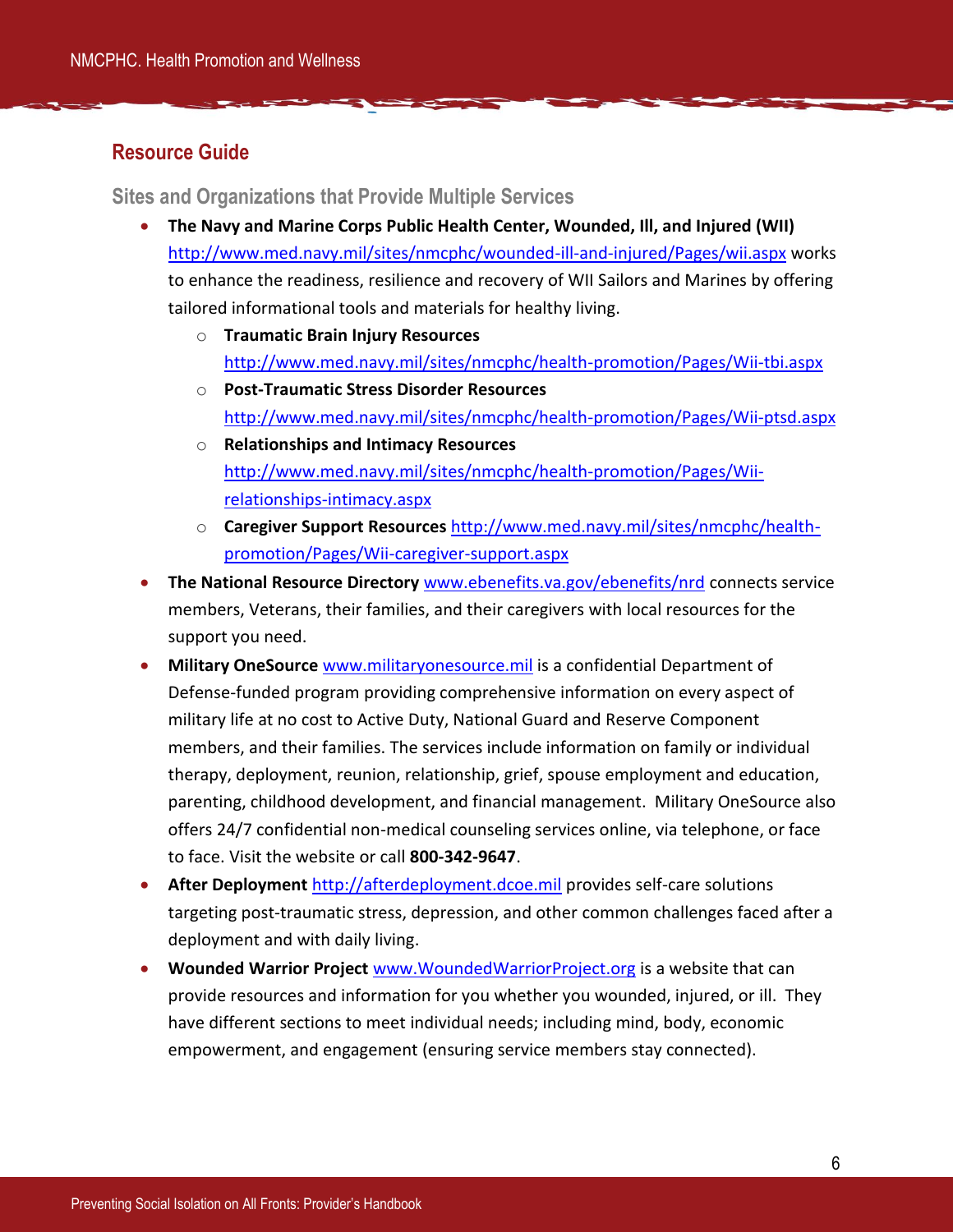#### <span id="page-8-0"></span>**Crisis and Peer Support Lines**

- **Military Crisis Line** [www.militarycrisisline.net](http://www.militarycrisisline.net/) provides confidential support 24 hours a day, 7 days a week, 365 days a year for service members in crisis. You can access the Military Crisis Line is accessible by phone, online chat, or text message and is staffed by caring, qualified responders from VA—many of whom have served in the military themselves.
- **Marine Corps DSTRESS Line** [www.dstressline.com](http://www.dstressline.com/) was developed by the Corps to provide professional, anonymous counseling for Marines, attached Sailors, and families. You can call 1-877-476-7734 to speak to a peer.
- **Real Warriors Message Board** [www.realwarriors.net/forum/](http://www.realwarriors.net/forum/) is a part of the Real Warriors Campaign to encourage help-seeking behavior among service members, veterans, and military families coping with invisible wounds. The message boards include spaces for Active Duty, Veterans, and military families.
- **Vets4Warriors** [www.vets4warriors.com](http://www.vets4warriors.com/) provides Active Duty service members, National Guard and Reserve members and their families worldwide with 24/7 peer-to-peer support by phone (855-838-8255), email, or live online chat.

#### <span id="page-8-1"></span>**Counseling Services**

- **Medical Treatment Facilities (MTFs)** <http://www.tricare.mil/mtf> each have services for therapy and counseling.
- **Fleet and Family Support Centers**

[www.cnic.navy.mil/ffr/family\\_readiness/fleet\\_and\\_family\\_support\\_program.html](http://www.cnic.navy.mil/ffr/family_readiness/fleet_and_family_support_program.html) provides customer-focused, consistent, and efficient FFSP programs and counseling services to support sustained mission and Navy readiness.

- **National Intrepid Center of Excellence (NICoE)** [www.fallenheroesfund.org](http://www.fallenheroesfund.org/) is designed to provide clinical and therapeutic services for military personnel and veterans with Traumatic Brain Injury, Post-Traumatic Stress Disorder, and/or complex psychological health issues.
- **Community Counseling Centers** are on-base resources that provide Marines with counseling, group counseling, assessments, case management, and referrals. Marines can find their on-base centers by asking a health professional chaplain, peer, or on the base website.
- **Military Family Life Consultants**

# [https://www.mhngs.com/app/programsandservices/mflc\\_program.content](https://www.mhngs.com/app/programsandservices/mflc_program.content) connect licensed clinical providers with Service Members and their families to assist with issues they may face throughout the cycle of deployment.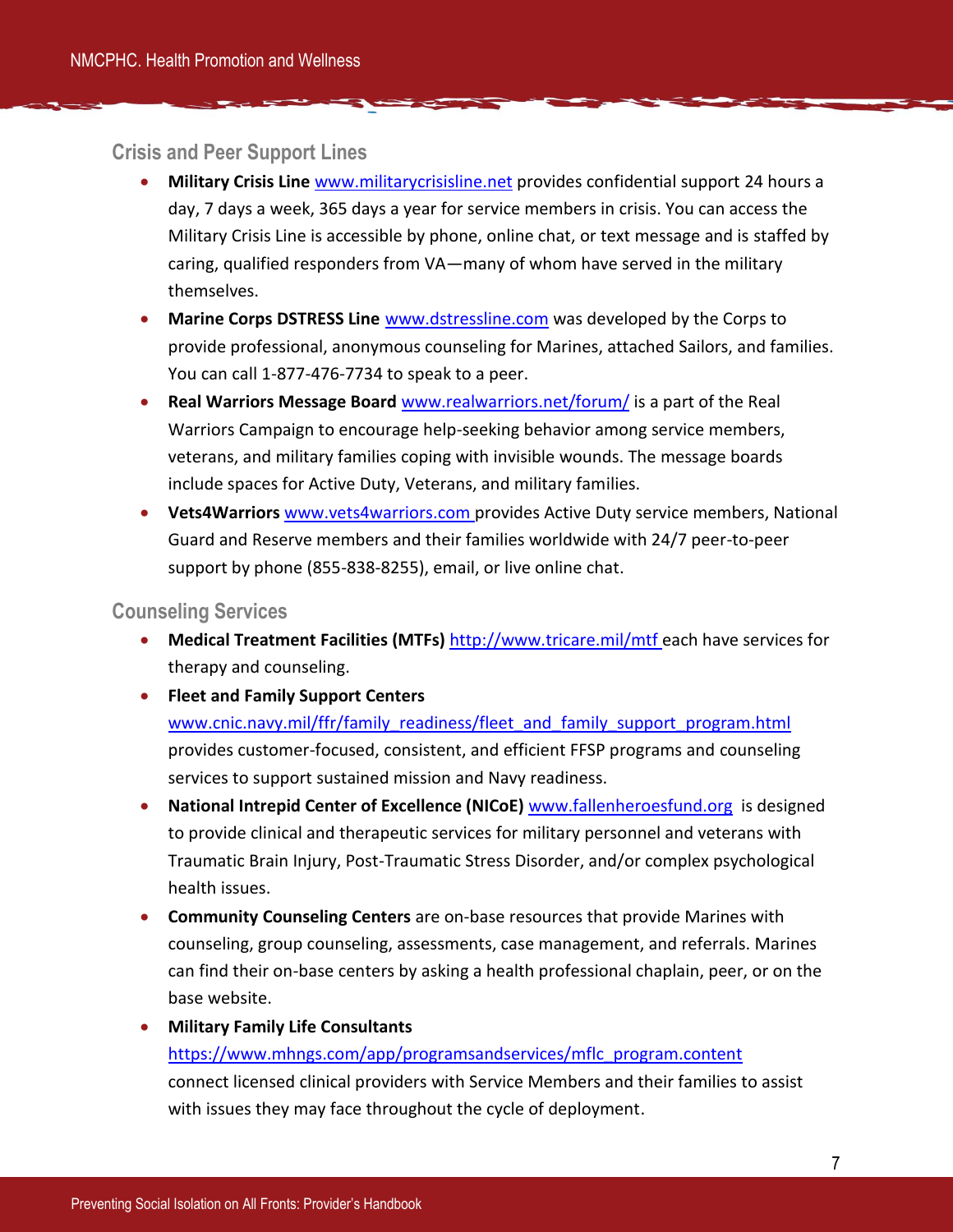#### <span id="page-9-0"></span>**Non-Medical Case Management and Care Support**

- **Navy Wounded Warrior – Safe Harbor** <http://safeharbor.navylive.dodlive.mil/>is the Navy's organization for coordinating the non-medical care of seriously wounded, ill, and injured Sailors, and providing resources and support to their families.
- **Marine Wounded Warrior Regiment** [www.woundedwarriorregiment.org](http://www.woundedwarriorregiment.org/) provides and enables assistance to wounded, ill, and injured Marines and Sailors and their family members in order to assist them as they return to duty or transition to civilian life.
- **Chaplains** are there to provide spiritual guidance and counseling to Sailors and their families. Contact your local chaplain in the field or at home for confidential support.

#### <span id="page-9-1"></span>**Activity Resources**

- **Navy Wounded Warrior Adaptive Athletic Reconditioning** [safeharbor.navylive.dodlive.mil/transition/adaptive-athletics/](http://safeharbor.navylive.dodlive.mil/transition/adaptive-athletics/) Adaptive athletic reconditioning – athletic activities that are modified to meet the abilities of injured or ill individuals – are essential to the recuperation of wounded warriors. All enrollees in Navy Wounded Warrior – Safe Harbor are encouraged to make athletics a key component of their recovery and rehabilitation plans.
- **Disabled Sports USA (DSUSA)** <http://www.disabledsportsusa.org/> provides adaptive sports opportunities for people with disabilities to develop independence, confidence and fitness through sports. DSUSA also has multiple state and regional sites.
- **Wounded Warriors, Physical Health and Wellness**

[www.woundedwarriorproject.org/programs/physical-health-wellness/](http://www.woundedwarriorproject.org/programs/physical-health-wellness/) Physical Health & Wellness (PH&W) programs are designed to reduce stress, combat depression, and promote an overall healthy and active lifestyle by encouraging participation in fun, educational activities. Physical Health & Wellness has something to offer warriors in every stage of recovery.

#### <span id="page-9-2"></span>**TBI/PTSD Resources**

- **The Defense Centers of Excellence for Psychological Health and Traumatic Brain Injury (DCoE)** [www.dcoe.mil](http://www.dcoe.mil/) maintains a 24/7 outreach center staffed by health resource consultants who provide psychological health and TBI information, resources and referrals for service members, Veterans and their families as well. They also have resources on the website.
- **National Center for PTSD** <http://www.ptsd.va.gov/> provides information for service members, veterans, and their families about combat stress/PTSD.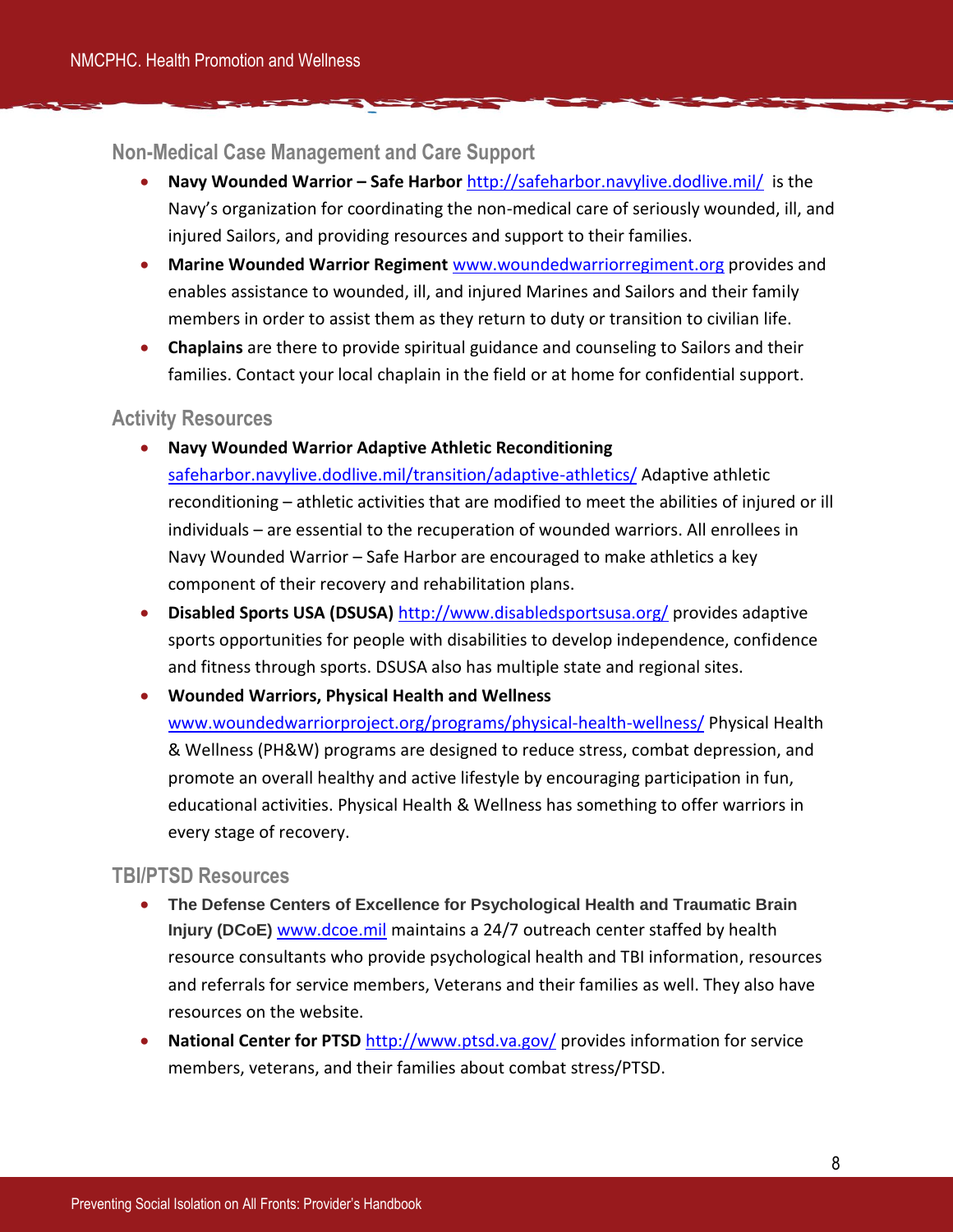**Defense and Veterans Brain Injury Center** [http://dvbic.dcoe.mil/audience/service-members](http://dvbic.dcoe.mil/audience/service-members-veterans)[veterans](http://dvbic.dcoe.mil/audience/service-members-veterans) serves active duty military, their beneficiaries, and Veterans with traumatic brain injuries through state-of-the-art clinical care, innovative clinical research initiatives and educational programs, and support for force health protection services.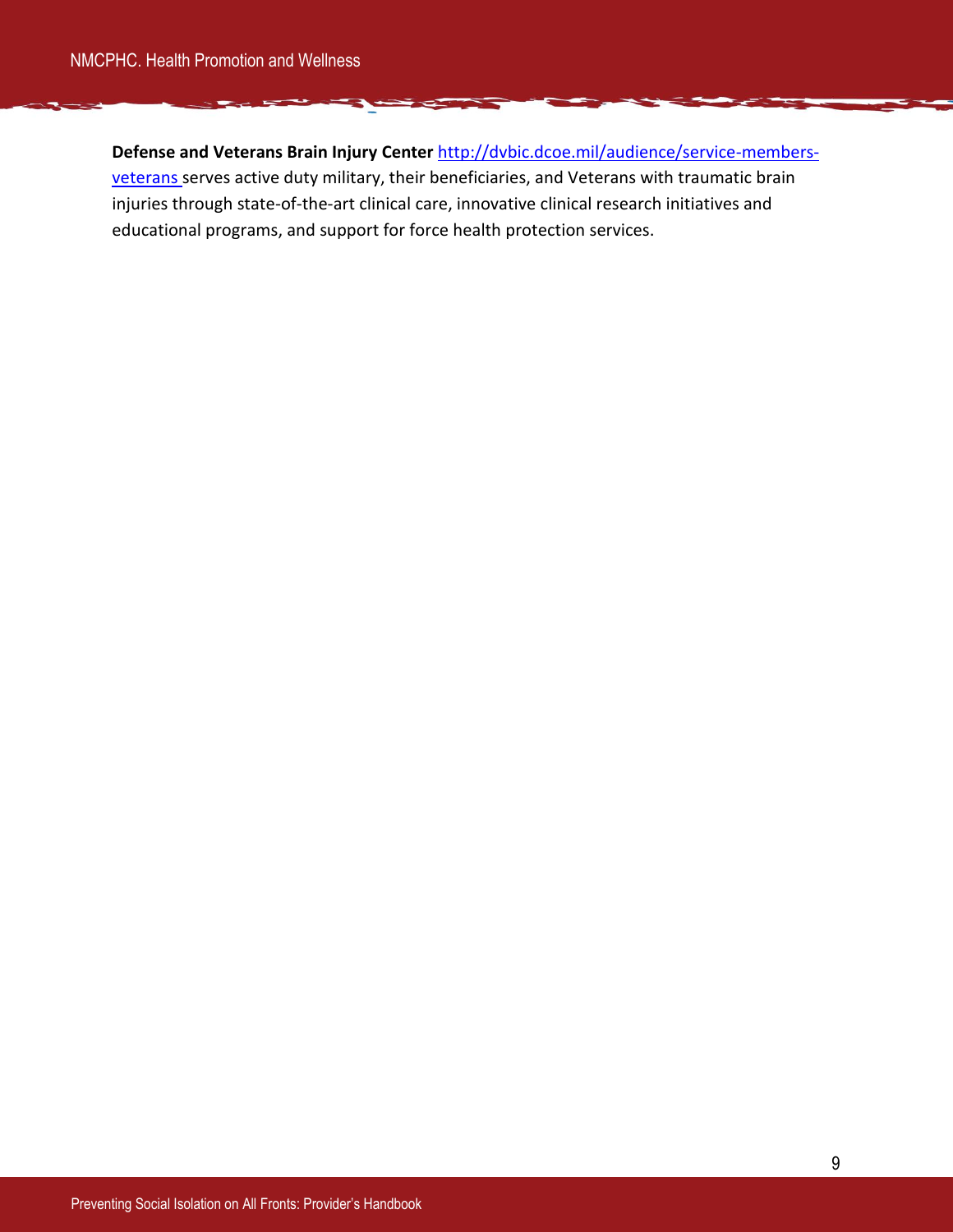# <span id="page-11-0"></span>**Appendix A: Social Engagement Conversation Guide**

Are you isolating yourself? The Conversation Guide below can help you think about how your wound, illness, or injury might have affected your social engagement. The questions ask if you engage in social activities more often, the same amount, or less often than before your wound, illness, or injury. Review the questions below on your own, with your caregiver, or with your health care provider. This is only the beginning of a conversation about social isolation.

*Please circle the answer that fits you best.* 

**1. I go see movies with others.** 

| More than before                                                                           | About the same amount | Less than before |  |  |  |
|--------------------------------------------------------------------------------------------|-----------------------|------------------|--|--|--|
| 2. I go on dates with my significant other or if single, someone new.                      |                       |                  |  |  |  |
| More than before                                                                           | About the same amount | Less than before |  |  |  |
| 3. I go to concerts or other live shows.                                                   |                       |                  |  |  |  |
| More than before                                                                           | About the same amount | Less than before |  |  |  |
| 4. I talk on the phone or use social media to connect with family, friends, and relatives. |                       |                  |  |  |  |
| More than before                                                                           | About the same amount | Less than before |  |  |  |
| 5. I go see local sporting events.                                                         |                       |                  |  |  |  |
| More than before                                                                           | About the same amount | Less than before |  |  |  |
| 6. I make an effort to meet new people.                                                    |                       |                  |  |  |  |
| More than before                                                                           | About the same amount | Less than before |  |  |  |
| 7. I attend faith-based services or social functions.                                      |                       |                  |  |  |  |
| More than before                                                                           | About the same amount | Less than before |  |  |  |
| 8. I volunteer in my community.                                                            |                       |                  |  |  |  |
| More than before                                                                           | About the same amount | Less than before |  |  |  |
| 9. I play board games or video games with family or friends.                               |                       |                  |  |  |  |
| More than before                                                                           | About the same amount | Less than before |  |  |  |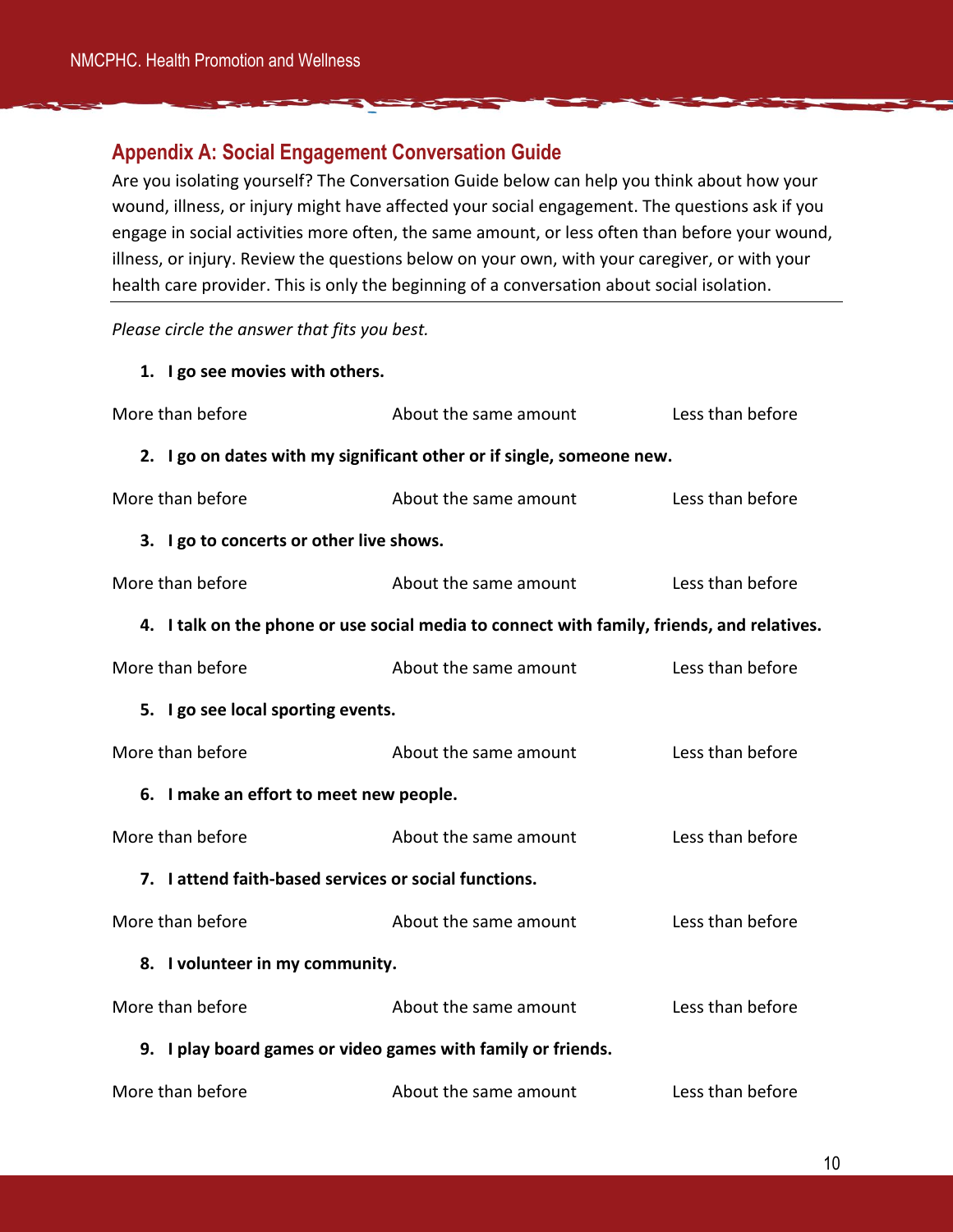| 10. I have guests over to my house for a dinner or party.            |                       |                  |  |  |
|----------------------------------------------------------------------|-----------------------|------------------|--|--|
| More than before                                                     | About the same amount | Less than before |  |  |
| 11. I participate in casual sports games or group physical activity. |                       |                  |  |  |
| More than before                                                     | About the same amount | Less than before |  |  |
| 12. I am intimate with my significant other.                         |                       |                  |  |  |
| More than before                                                     | About the same amount | Less than before |  |  |
| 13. I go out to eat with my family and friends.                      |                       |                  |  |  |
| More than before                                                     | About the same amount | Less than before |  |  |
| 14. I spend time outdoors.                                           |                       |                  |  |  |
| More than before                                                     | About the same amount | Less than before |  |  |
| 15. I reach out to close friends to hang out and catch up.           |                       |                  |  |  |
| More than before                                                     | About the same amount | Less than before |  |  |
|                                                                      |                       |                  |  |  |

 $\equiv$ 

*Please write in any other activities you like such as going to the gym, museums, historical sites, playing music, travel, or participating in holiday traditions.* 

| 16.1             |                       |                  |
|------------------|-----------------------|------------------|
| More than before | About the same amount | Less than before |
|                  |                       |                  |
| More than before | About the same amount | Less than before |
|                  |                       |                  |
| More than before | About the same amount | Less than before |
|                  |                       |                  |
| More than before | About the same amount | Less than before |